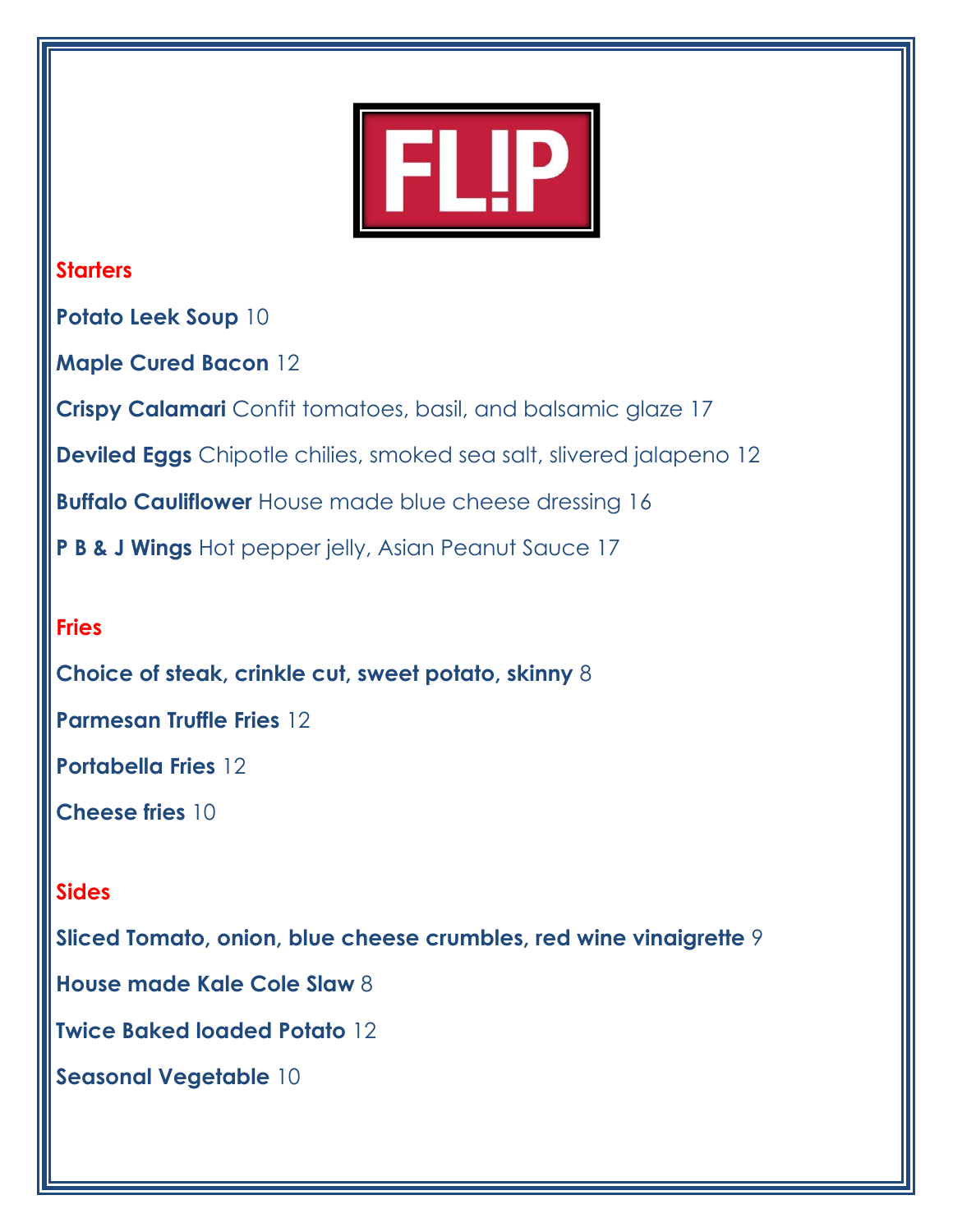# **Salads**

**Caesar** Romaine, parmigiana Reggiano cheese, croutons, and Caesar dressing 16

**Cobb** Grilled Chicken, Field greens, hard-boiled egg, avocado, diced tomatoes, crumbled blue cheese, bacon, blue cheese dressing 23

# **Burgers, Handhelds & Mains**

**Fl!P** 19

Sweet brisket blend, American cheese, and caramelized onions on potato roll

### **Heritage** 21

Short rib blend, habanero jack cheese, maple cured bacon, onion ring and chipotle ketchup

#### **Broadway Burger** 21

Sweet brisket blend, crumbled blue cheese hot & sweet pepper jelly and arugula on brioche

**Pastrami & Swiss** 21 **Pastrami Ruben** 23

grainy mustard grilled marble ryeSwiss, sauerkraut, Russian dressing

Grilled marble rye

#### **Fl!P the Bird** 23

Buttermilk fried chicken with house made coleslaw, spicy aioli, and pickles on brioche

# **Fl!P N Gyro** 21

Grilled chicken, shredded romaine, roasted tomato, and cool cucumber relish in traditional naan bread

# **All the Above served with Choice of steak, crinkle cut,**

# **sweet potato or skinny fries**

#### **Fl!P House made Mac & Cheese** 16

**Tequila & Agave Marinated Shrimp** black bean and corn salad, cumin lime cilantro vinaigrette 25